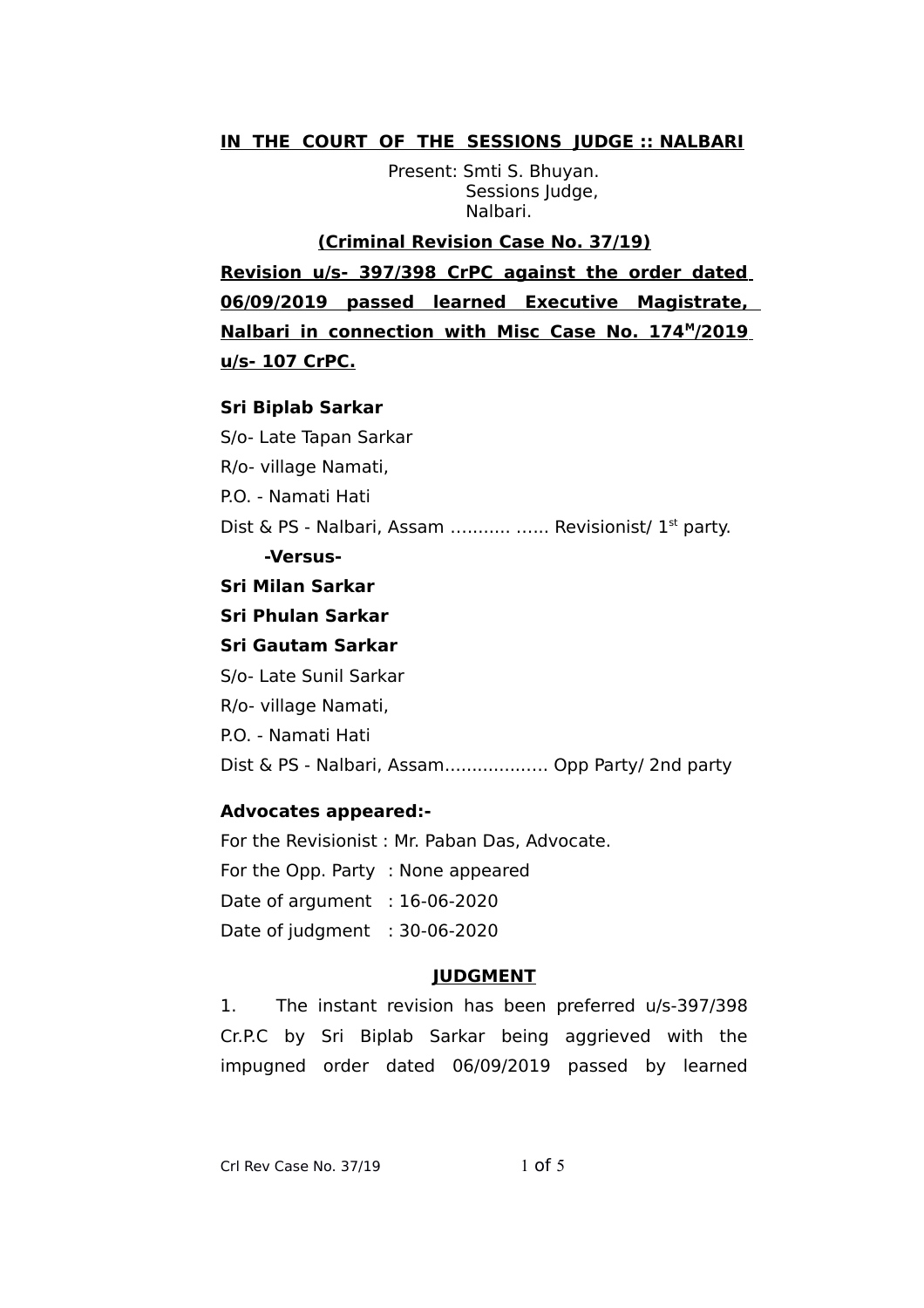Executive Magistrate, Nalbari in connection with Misc Case No. 174<sup>M</sup> /19 u/s- 107 CrPC.

2. Fact leading to the revision is that Biplab Sarkar, revisionist/ 1st party filed petition u/s- 397/399 CrPC before the Executive Magistrate, Nalbari stating that he is presently staying at Pandu Tiniali, Maligaon in a rented house but he had landed paternal property at village Namati in Nalbari District and he is looking after the said property and possessing the same by cultivating and is paying revenue of the land. At the time of preparing the said land fit for cultivation, 2<sup>nd</sup> party namely Milan Sarkar, Phulan Sarkar and Gautam Sarkar in a group gave threatening to him and his family members to finish their life if they come to the disputed land and 2<sup>nd</sup> party wanted to cultivate in the said land without any condition and on  $04/05/19$  2<sup>nd</sup> party taking advantage of  $1<sup>st</sup>$  party as a single person made conspiracy to take possession of the land and out of fear of  $2^{nd}$  party, it became impossible to visit his paternal land. On 14/05/19 when  $1<sup>st</sup>$  party wanted to enter in to his paternal property  $2<sup>nd</sup>$ party being armed with weapon restrained him and on 15/05/19 gave threatening to finish his life if he did not give the land to them and he prays to draw up a proceeding u/s-107 CrPC and to give direction to  $2<sup>nd</sup>$  party to furnish bond.

3. Learned Executive Magistrate took up the petition on 02/07/19, forwarded the petition to the O/C, Nalbari calling for a report from police and on receipt of report from police learned Executive Magistrate initiated a proceeding u/s- 107 CrPC, issued notice to parties, called for W/S from  $2^{nd}$  party. 2<sup>nd</sup> party on receipt of notice appeared before the learned Executive Magistrate, submitted W/S on 09/08/19 and denied the case. The plea taken by 2<sup>nd</sup> party is that Late Tapan Sarkar, father of  $1<sup>st</sup>$  party, during his life time about 25 years

Crl Rev Case No. 37/19 2 of 5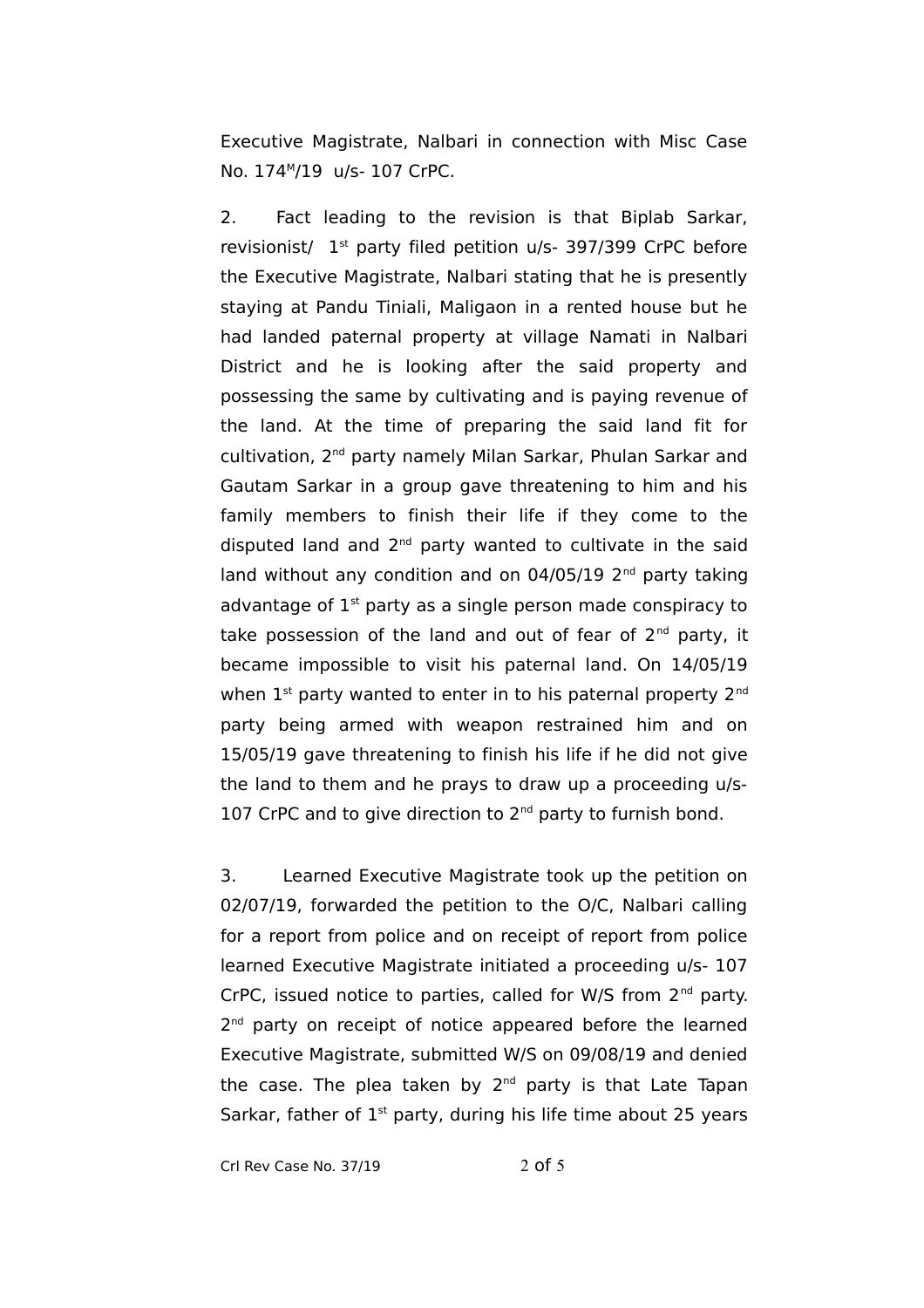back sold his land to  $2^{nd}$  party No 1 and 3 namely Milan Sarkar and Gautam Sarkar and delivered possession to them and since then Milan Sarkar made a fishery and Gautam Sarkar cultivated in his share of the said land but late Tapan Sarkar did not register the sale deed and after death of Tapan Sarkar 2<sup>nd</sup> party made request to 1st party to execute registered sale deed in their favour but  $1<sup>st</sup>$  party for his wrongful gain harassing 2<sup>nd</sup> party and prays for disposal.

4. Revisionist is represented by his engaged counsel. None appeared for the opposite party. I have heard learned revisionist counsel in the virtual court through Jitsi platform and scrutinized the revision petition as well as trial court case to arrive at a just decision.

#### **5. Points for determination**

 $i)$  Whether there is any apprehension of breach of peace between the parties regarding land disputed?

6. Learned counsel appearing for the revisionist submitted that the order dated 06/09/19 passed by the learned trial court is erroneous, bad in law and learned trial court has dropped the proceeding without taking evidence of the  $1<sup>st</sup>$  party. Hence, prays for setting aside the impugned order passed by the learned trial court.

7. I have scrutinized the revision petition, main petition filed u/s- 107 CrPC and trial court case record. On scrutiny it is seen that on  $15/05/19$  1<sup>st</sup> party filed petition before the Executive Magistrate, Nalbari, on the same date Executive Magistrate forwarded the petition to the O/C, Nalbari to conduct an inquiry and to submit report. O/C, Nalbari entrusted ASI Lokman Ali Ahmed for the inquiry and accordingly ASI Lokman Ali Ahmed after making inquiry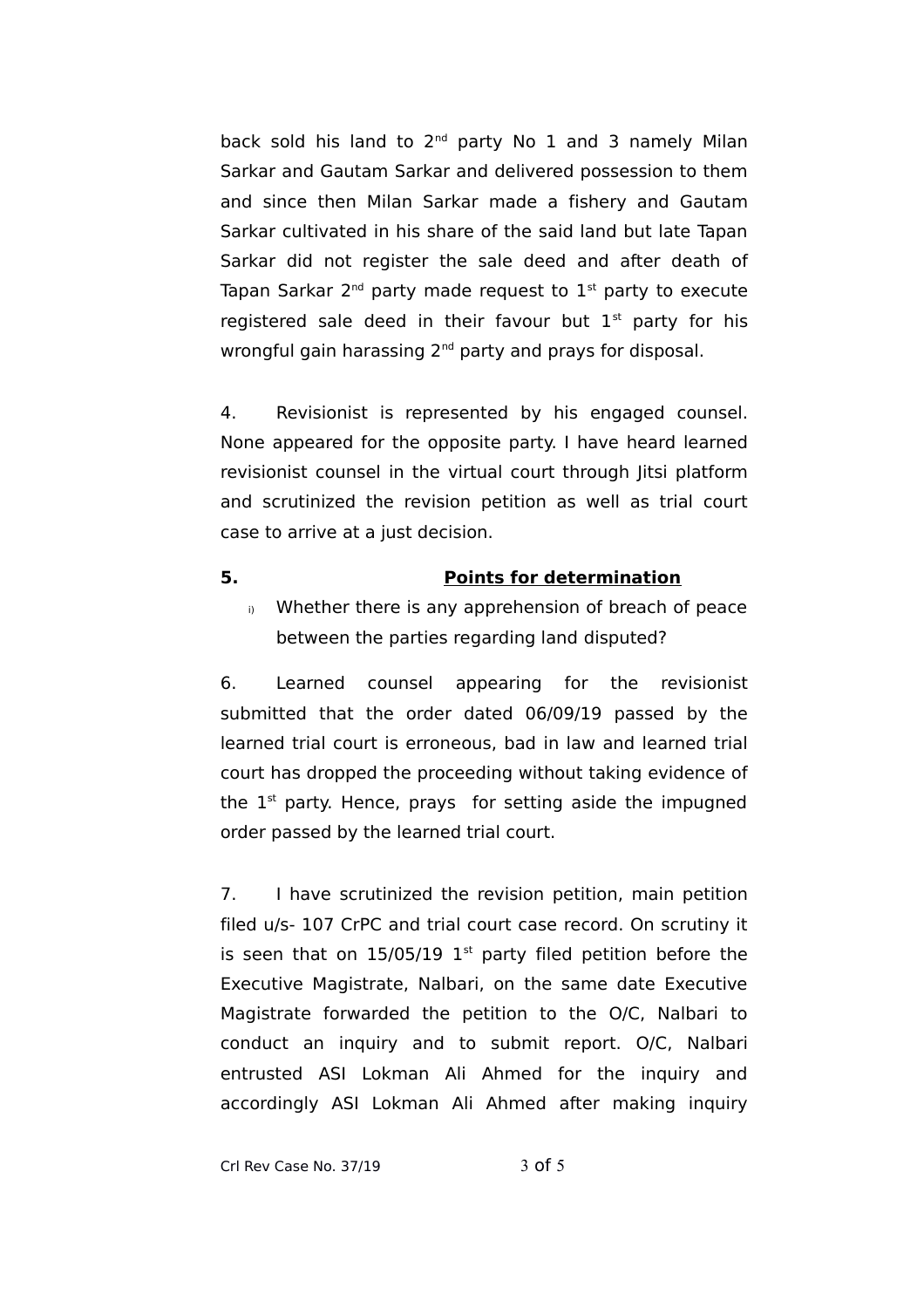submitted report dated 30/05/19. On receipt of report from police, learned Executive Magistrate vide order dated 03/07/19 took up the petition and being satisfied drawn up a proceeding u/s- 107 CrPC, issued notice to the parties to appear before learned trial court 2<sup>nd</sup> party were asked to show cause as to why they should not be ordered to execute the bond and fixed the case for W/S by 2<sup>nd</sup> party. 2<sup>nd</sup> party submitted W/S and posted the case for hearing. It is seen from the order that case is not fixed for evidence as stated by the revisionist in para No.3 of the revision petition. From the record and materials it is seen that present revisionist also filed another petition in the court of learned CJM, Nalbari which was registered as Case No.  $139^{\circ}/19$  against the present opposite party. Learned trial court after hearing the counsel for both sides vide impugned order dated 06/09/19 dropped the proceeding holding that there is no apprehension of breach of peach between the parties regarding possession of disputed land.

8. On scrutiny of the main petition filed by  $1<sup>st</sup>$  party it is seen that though  $1<sup>st</sup>$  party claimed that there is breach of peace regarding possession of land yet there is no schedule of disputed land mentioned by the petitioner and learned Executive Magistrate after hearing the counsel for both sides dropped the proceeding when there is no material available before the learned trial court of apprehension of breach of peach between the parties.

9. In the light of the above discussion, I do not find any infirmity and illegality in the impugned order dated 06/09/2019 passed by the learned trial court and I hold that learned trial court has rightly passed the order in accordance with law. Accordingly, order dated 06/09/2019 passed in